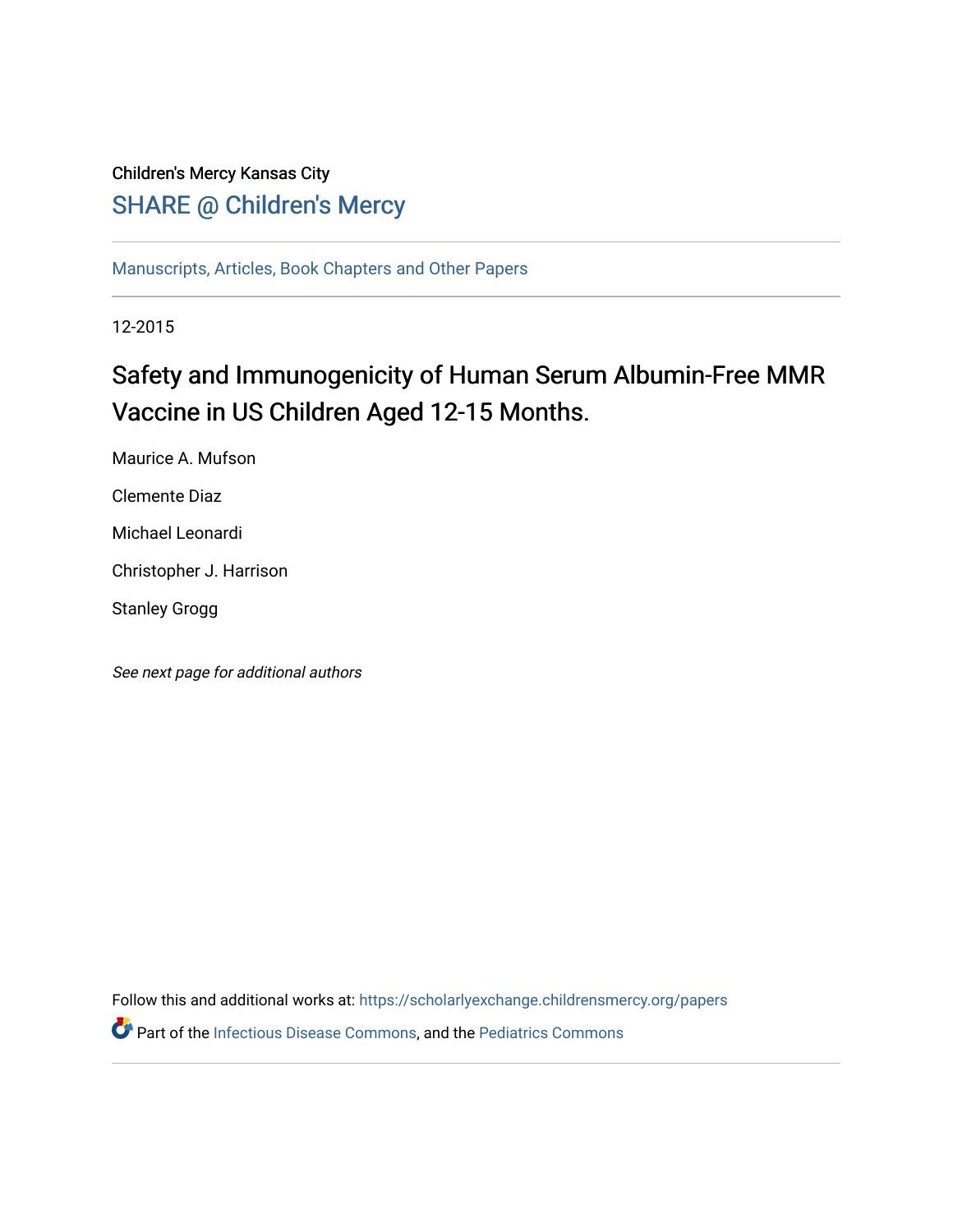### Creator(s)

Maurice A. Mufson, Clemente Diaz, Michael Leonardi, Christopher J. Harrison, Stanley Grogg, Antonio Carbayo, Simon Carlo-Torres, Robert JeanFreau, Ana Quintero-Del-Rio, Gisele Bautista, Michael Povey, Christopher Da Costa, Ouzama Nicholson, and Bruce L. Innis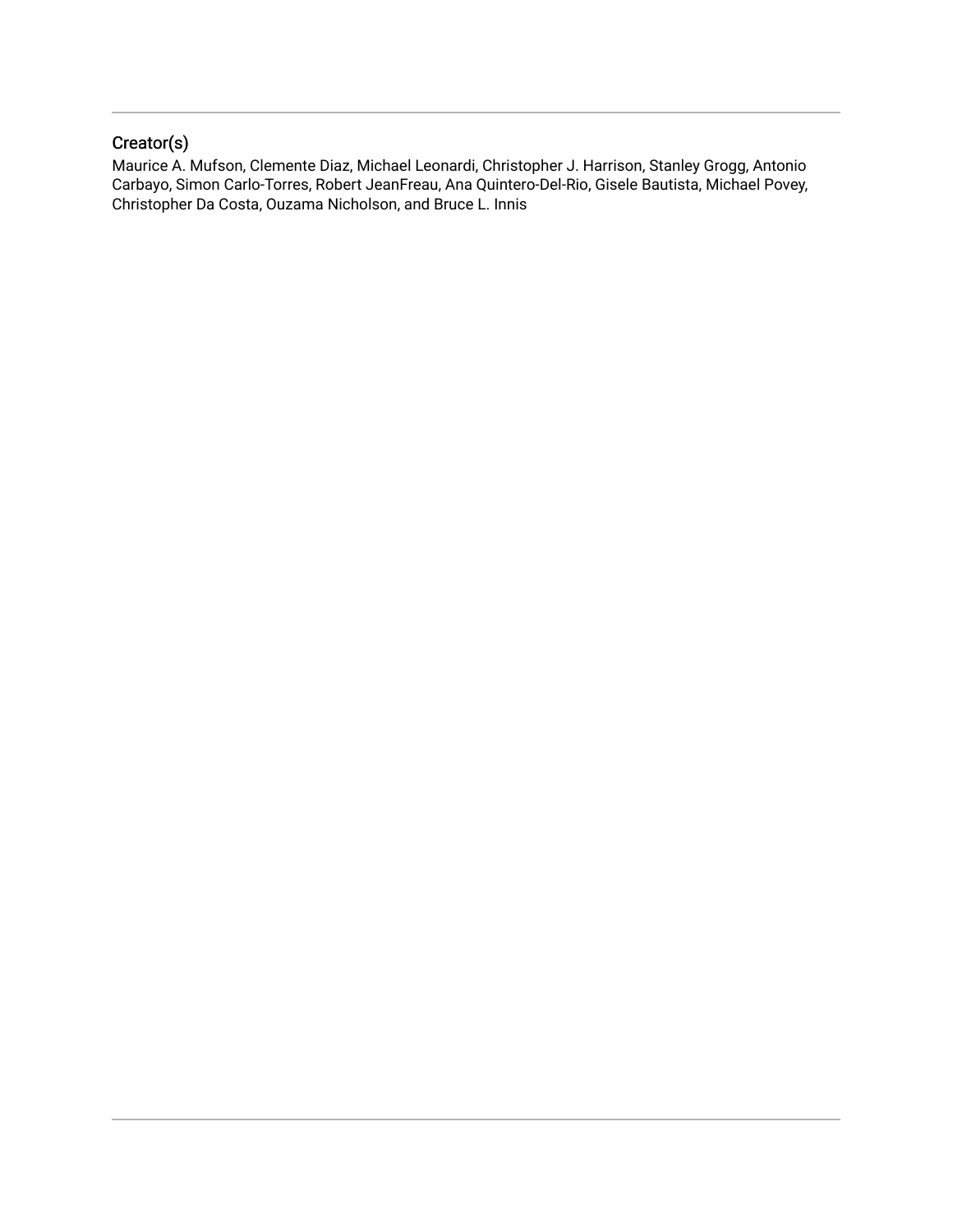# Safety and Immunogenicity of Human Serum Albumin-Free MMR Vaccine in US Children Aged 12–15 Months

Maurice A. Mufson,<sup>1</sup> Clemente Diaz,<sup>2</sup> Michael Leonardi,<sup>3</sup> Christopher J. Harrison,<sup>4</sup> Stanley Grogg,<sup>5</sup> Antonio Carbayo,<sup>6</sup> Simon Carlo-Torres,<sup>7</sup> Robert JeanFreau,<sup>8</sup> Ana Quintero-Del-Rio,<sup>9</sup> Gisele Bautista,<sup>10</sup> Michael Povey,<sup>11</sup> Christopher Da Costa,<sup>12</sup> Ouzama Nicholson,<sup>12</sup> and Bruce L. Innis<sup>12</sup> <sup>1</sup>Department of Medicine, Joan C. Edwards School of Medicine, Marshall University, Huntington, West Virginia; <sup>2</sup>School of Medicine, Medical Sciences Campus, University of Puerto Rico, San Juan; <sup>3</sup>Palmetto Pediatrics PA, North Charleston, South Carolina; <sup>4</sup>Children's Mercy Hospital and Clinics, and University of Missouri at Kansas City; <sup>5</sup>Oklahoma State University, Center for Health Sciences, Tulsa; <sup>6</sup>Full Health University Medical Clinic, Santa Ana, California; <sup>7</sup>Molecular Medicine Department, Hospital de La Concepcion, San German, Puerto Rico; <sup>8</sup>Benchmark Research, Metairie, Louisiana; <sup>9</sup>Pediatric Rheumatology Center of Puerto Rico, Bayamon; <sup>10</sup>Reliance Institute of Clinical Research, Chino, California; <sup>11</sup>GlaxoSmithKline Vaccines, Wavre, Belgium; and <sup>12</sup>GlaxoSmithKline Vaccines, King of Prussia, Pennsylvania

Corresponding Author: Maurice A. Mufson, MD, MACP, Department of Medicine, Marshall University, Joan C. Edwards School of Medicine, 1249 15<sup>th</sup> Street, Suite 2000, Huntington, WV 25701. E-mail: mufson@marshall.edu.

Received April 10, 2014; accepted July 8, 2014; electronically published August 7, 2014.

Background. M-M-R<sup>TM</sup>II (MMRII; Merck & Co) is currently the only measles-mumps-rubella (MMR) vaccine licensed in the United States. Another licensed vaccine would reinforce MMR supply. This study assessed the immunogenicity of a candidate vaccine ( $Priorix^{TM}$ , GlaxoSmithKline Vaccines [MMR-RIT]) when used as a first dose among eligible children in the United States.

Methods. In this exploratory Phase-2, multicenter, observer-blind study, 1220 healthy subjects aged 12–15 months were randomized (3:3:3:3) and received 1 dose of 1 of 3 MMR-RIT lots with differing mumps virus titers (MMR-RIT-1 [4.8  $log_{10}$ ]; MMR-RIT-2 [4.1  $log_{10}$ ]; MMR-RIT-3 [3.7  $log_{10}$ ] CCID50) or MMRII co-administered with hepatitis A vaccine (HAV), varicella vaccine (VAR) and 7-valent pneumococcal conjugate vaccine (PCV7). Immune response to measles, mumps, and rubella viruses was evaluated at Day 42 post-vaccination. Incidence of solicited injection site, general, and serious adverse events was assessed. Results. Seroresponse rates for MMR vaccine viral components in MMR-RIT lots were 98.3–99.2% (measles), 89.7–90.7% (mumps), and 97.5–98.8% (rubella), and for MMRII were 99.6%, 91.1%, and 100%, respectively. Immune responses to HAV, VAR, and PCV7 were similar when co-administered with any of the 3 MMR-RIT lots or MMRII. There were no apparent differences in solicited or serious adverse events among the 4 groups.

Conclusions. Immune responses were above threshold levels for projected protection against the 3 viruses from MMR-RIT lots with differing mumps virus titers. MMR-RIT had an acceptable safety profile when co-administered with HAV, VAR, and PCV7.

Clinical Trials Registration. NCT00861744; etrack; 111870

Key words. co-administration; immunogenicity; measles; mumps; rubella.

#### **INTRODUCTION**

Despite the successful introduction of routine immunization with combined live attenuated measles-mumpsrubella (MMR) vaccines in the 1970s [[1](#page-10-0)], outbreaks and generally increased prevalence of mumps and measles are still noted among the vaccinated and unvaccinated populations, respectively, across the United States [\[2](#page-10-0)–[4\]](#page-10-0). Maintenance of high vaccine coverage rates remains an essential component of efforts to control these diseases. A 2-dose MMR vaccination schedule is recommended in the United States. Children receive dose-1 at 12–15 months concomitantly with other recommended vaccines, including hepatitis A vaccine (HAV), varicella vaccine (VAR), and pneumococcal conjugate vaccine (PCV) [[5](#page-10-0)–[8](#page-10-0)]. MMR dose-2 is administered at age 4–6 years to induce immune

Journal of the Pediatric Infectious Diseases Society, Vol. 4, No. 4, pp. 339–48, 2015. DOI:10.1093/jpids/piu081

© The Author 2014. Published by Oxford University Press on behalf of the Pediatric Infectious Diseases Society.

This is an Open Access article distributed under the terms of the Creative Commons Attribution-NonCommercial-NoDerivs licence ([http://creativecommons.org/licenses/](http://creativecommons.org/licenses/by-nc-nd/4.0/) [by-nc-nd/4.0/](http://creativecommons.org/licenses/by-nc-nd/4.0/)), which permits non-commercial reproduction and distribution of the work, in any medium, provided the original work is not altered or transformed in any way, and that the work is properly cited. For commercial re-use, please contact journals.permissions@oup.com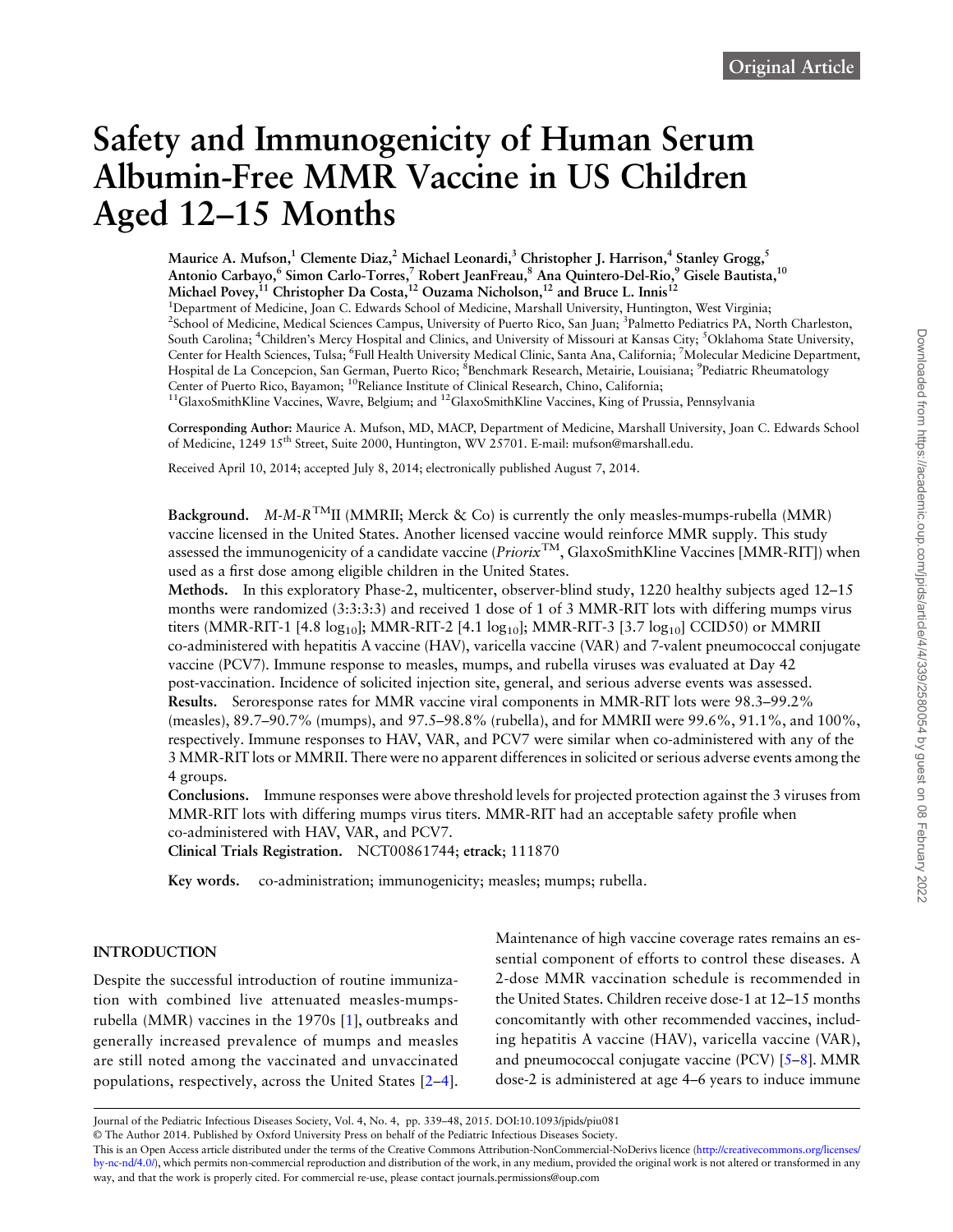responses in those who fail to respond to the initial dose. Two-dose catch-up schedules, with a minimum 4-week interval between MMR doses, are recommended for children and adolescents who miss the first dose [[9](#page-11-0)]. As Merck's  $M-M-R<sup>TM</sup>II$  (MMRII), a human serum albumin-free vaccine, is currently the only MMR vaccine licensed in the United States, any interruption in its availability would pose a critical public health risk. Therefore, GlaxoSmithKline Vaccines is currently evaluating its trivalent MMR vaccine Priorix<sup>TM</sup> (MMR-RIT) for use in the United States. MMR-RIT is routinely given in over 100 countries from the second year of life onwards [[10\]](#page-11-0). The formulation of MMR-RIT used in this study does not contain human serum albumin, thereby minimizing any theoretical risk of microbial contamination as compared to previous formulations [\[11\]](#page-11-0).This formulation is also consistent with the recommendation from the European Medicines Agency to eliminate the use of blood-derived products of human origin [\[12,](#page-11-0) [13\]](#page-11-0).

This Phase-2 exploratory study assessed immunologic responses to 3 lots of MMR-RIT (containing a range of mumps virus titers) and to MMRII used as a first dose in 12–15-month-old children in the United States. The study was used as a preliminary evaluation of the minimum effective mumps virus titer for the candidate vaccine to allow planning of a Phase-3 study, and was used also to generate preliminary data on the safety and immunogenicity of coadministration of MMR-RIT with routine childhood vaccines: VAR, HAV, and 7-valent PCV (PCV7).

#### **METHODS**

This randomized, observer-blind, Phase-2 study was conducted at 51 centers in the Unites States in accordance with the Declaration of Helsinki and Good Clinical Practice guidelines. The study was approved by a national, regional, or investigational center institutional review board or independent ethics committee. Written informed consent was obtained from parents/guardians before enrollment. The study consisted of an active phase (immediate post-vaccination interval; Days 0–42), an extended safety follow-up phase (Days 43–180), and an antibody persistence phase ending approximately 2 years post-vaccination. Only the results of a planned analysis conducted for immunogenicity and safety data from the active phase are reported here.

Eligible healthy 12- to 15-month-old male and female subjects had not been previously immunized against (and had no previous history of) measles, mumps, rubella, varicella, and hepatitis A, and had received 3 doses of PCV7 within the first year of life (third dose administered  $\geq 30$ 

days before enrollment). Other key exclusion criteria included: exposure to measles, mumps, rubella, or varicella  $\leq$ 30 days before study start; previous ( $\leq$ 30 days before study start) or planned administration of investigational products during the study; administration of other vaccines (except influenza and Haemophilus influenzae type b)  $\leq$ 30 days before study vaccination until Day 42; chronic immunosuppressants/immune-modifying drugs, polyclonal immunoglobulins, or blood products received  $\leq 6$ months before study vaccination; immunosuppressive or immunodeficient conditions; contraindication to vaccination; a history of neurologic disorders or seizures; acute disease at enrollment; and severe chronic illness or major congenital defects.

Subjects visited the study site at Days 0, 42, 180, 365, and 730. At Day 0 (Visit 1), subjects were randomized using a blocking scheme (3:3:3:[1:1:1] ratio) to 1 of 4 parallel treatment groups: 3 groups received a single dose of 1 of 3 MMR-RIT lots (containing either high [MMR-RIT-1], medium [MMR-RIT-2], or low [MMR-RIT-3] RIT 4385 mumps strain titers); the fourth group received a single dose of 1 of 3 commercial lots of MMRII (Merck & Co Inc. [\[14\]](#page-11-0)) (Table 1). The randomization list was generated at GlaxoSmithKline Biologicals using SAS® software. Treatment allocation was performed at the investigator site via a central internet-based randomization system. Subjects concomitantly received a single dose each of HAV ( $Havrix^{TM}$ , GlaxoSmithKline Vaccines [[15\]](#page-11-0)), VAR (Varivax<sup>TM</sup>, Merck & Co. Inc. [[16](#page-11-0)]), and PCV7 (Prevnar<sup>TM</sup>, Wyeth [[17\]](#page-11-0)) at Day 0. Immune response against measles, mumps, and rubella viruses was assessed at Day 42 (Visit 2). MMR-RIT or MMRII were administered subcutaneously into the upper right arm, VAR subcutaneously into the upper left arm, and HAV and PCV7

Table 1. Formulation of 3 Lots of Candidate MMR-RIT (Measles, Mumps, Rubella) Vaccine and Commercially Available Comparator Vaccine (MMRII, Merck & Co., Inc.)

|              |               |                      | $Log_{10}$ CCID <sub>50</sub> |                      |
|--------------|---------------|----------------------|-------------------------------|----------------------|
| Vaccine      | Lot Number(s) | Measles <sup>a</sup> | Mumps <sup>b</sup>            | Rubella <sup>c</sup> |
| <b>MMRII</b> | 1291X         | 4.0                  | 4.8                           | 4.2                  |
|              | 1255X         | 3.9                  | 4.8                           | 4.0                  |
|              | 1362X         | 3.8                  | 4.8                           | 4.1                  |
| MMR-RIT-1    | AMJRB721A     | 3.8                  | $4.8$ (high)                  | 3.9                  |
| MMR-RIT-2    | DMJRA002A     | 4.1                  | 4.1 (medium)                  | 3.9                  |
| MMR-RIT-3    | DMJRA003A     | 4.0                  | $3.7$ (low)                   | 4.1                  |

Abbreviation:  $CCID_{50}$ , Median cell culture infective dose.

Note: All CCID<sub>50</sub> values for vaccine components of MMRII and MMR-RIT were determined by GlaxoSmithKline.

<sup>a</sup>Measles was Schwarz strain for GlaxoSmithKline vaccines and Moraten Edmonston-Enders strain for MMRII.

<sup>b</sup>Mumps was RIT 4385 strain for GlaxoSmithKline vaccines and Jeryl Lynn for MMRII.

c Rubella strain was the same for MMRII and each MMR-RIT (ie, Wistar RA 27/3).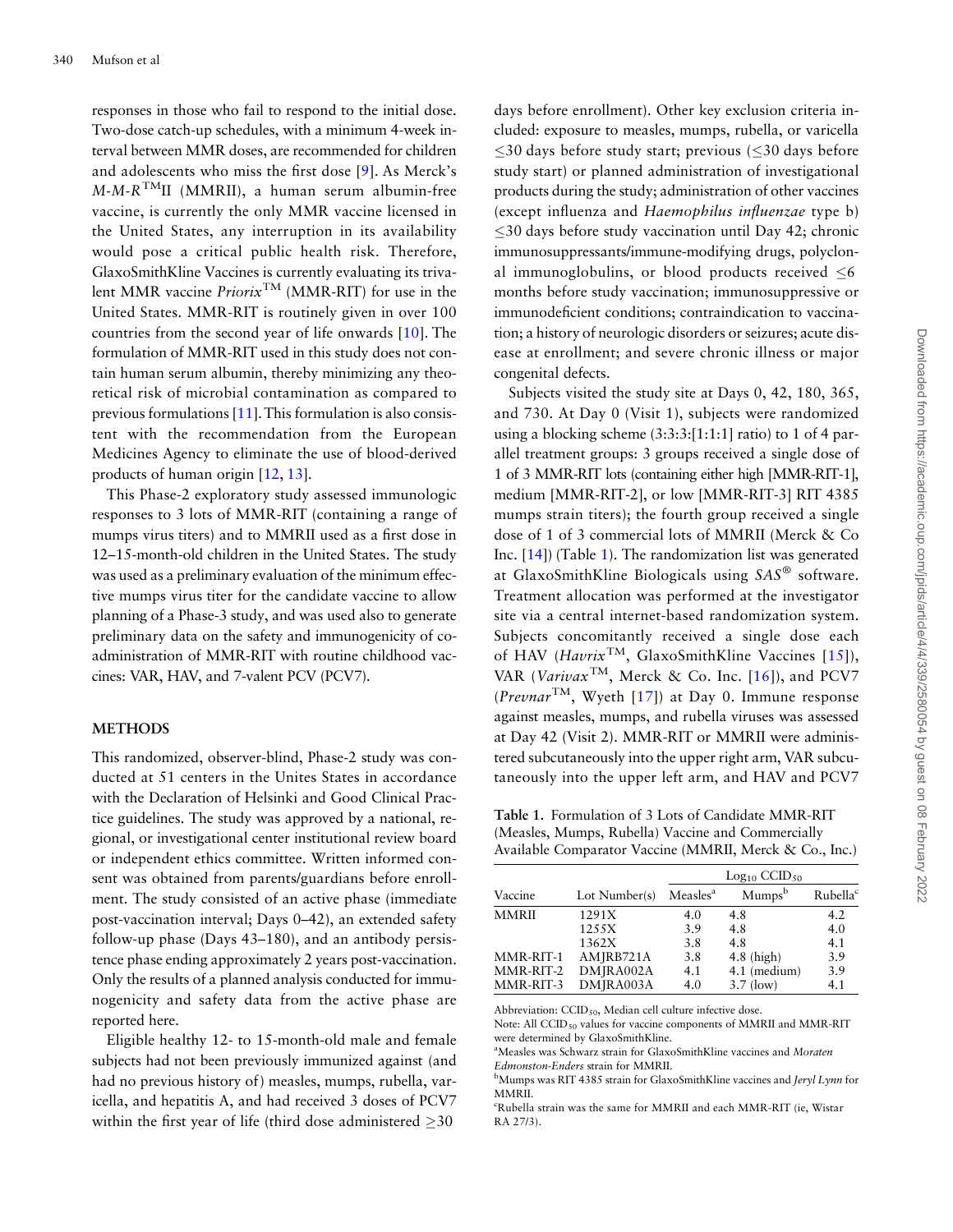Vaccine recipients, parents/guardians, and those responsible for evaluation of study endpoints were blinded to study treatment. Vaccine reception, storage, preparation, reconstitution, and administration were performed by study personnel who did not participate in outcome evaluation.

#### Immunogenicity

Blood for antibody determination was obtained from subjects on Days 0 ( pre-immunization), 42, 365, and 730. Analysis of blood obtained at Days 365 and 730 for evaluation of antibody persistence is ongoing and will be reported separately. Sera were stored at -20°C until assayed in a blinded manner at a central laboratory (GlaxoSmithKline Biologicals, Rixensart, Belgium). Mumps virus antibody response was determined using an in-house plaque-reduction assay (GlaxoSmithKline Biologicals [\[18](#page-11-0),[19\]](#page-11-0)) via neutralization of wild-type virus (Mu90LO1) in the presence of complement and anti-human globulin. Immunoglobulin (Ig) G antibodies to measles, rubella, and varicella-zoster virus (VZV) were measured with commercial enzyme-linked immunosorbent assay (ELISA) (Enzygnost, Dade Behring, Marburg GmbH, Germany); antibodies to hepatitis A virus were determined in a randomized subset of 50% of subjects. Antibodies to PCV7 pneumococcal serotypes were measured in the remaining 50% with an in-house ELISA (GlaxoSmithKline Biologicals [[20](#page-11-0)]). Assay seronegativity cut-off values for antibodies to vaccine viral antigens were: measles <150 mIU/mL, mumps <24  $ED<sub>50</sub>$ , rubella <4 IU/mL, VZV <25 mIU/mL, hepatitis A <15 mIU/mL, and Streptococcus pneumoniae <0.05 µg/mL. The seronegativity cut-offs evaluated in this study were determined empirically as part of the assay validation protocol and were accepted by the US Food and Drug Administration (FDA). Post-vaccination seroresponses for MMR vaccine viral antigens in initially seronegative subjects were defined as antibody concentrations/titers of: measles 200 mIU/mL [\[21](#page-11-0)]; mumps  $\geq$ 51 ED<sub>50</sub> (no known correlate of protection threshold) and rubella  $\geq$ 10 IU/mL [[22](#page-11-0)]. The seroresponse thresholds were accepted by the FDA as those defining active immunization offering clinical benefit.

VAR response was defined as a post-vaccination antibody concentration  $\geq$ 75 mIU/mL in initially seronegative subjects. HAV response was defined as a post-vaccination antibody concentration  $\geq$ 15 mIU/mL in initially seronegative subjects, or a  $\geq$ 2-fold increase in the pre-vaccination antibody concentration in initially seropositive subjects.

#### Reactogenicity and Safety

Reactogenicity and safety were assessed at each visit and via subject diary cards completed by parents/guardians.

Solicited injection site symptoms ( pain, redness, swelling for study vaccines only) were recorded from Days 0–3. Solicited general symptoms ( fever, rash, parotid/salivary gland swelling, febrile convulsions, irritability/fussiness, drowsiness, and loss of appetite), and unsolicited symptoms were recorded from Days 0–42. Serious adverse events (SAEs) were recorded throughout the study. Fever was assessed daily with a tympanic thermometer or rectally if the tympanic reading indicated fever ( $\geq$ 38.0°C). For each reported symptom, parents/guardians were asked what medical attention (if any) the subject had received.

#### **Statistics**

This was a "hypothesis-generating" exploratory study conducted to provide estimations of response rates, which will be used to develop statistical criteria for a formal Phase-3 trial to support licensure of the candidate vaccine on the basis of non-inferior immunogenicity compared to the licensed comparator. All analyses in this study were descriptive, and no formal statistical comparison was prespecified.

Enrollment of 1200 subjects (300/group) was planned to ensure  $\geq$ 240 evaluable subjects/group. Subjects in the MMRII group were randomized across 3 commercial MMRII lots; no lot-by-lot analysis was done and results were pooled. The primary analysis of immunogenicity was conducted on the according-to-protocol (ATP) cohort for immunogenicity, which included eligible subjects who had received the study vaccine via the correct administration route and complied with study procedures, and who were below the assay cut-off for at least 1 MMR vaccine antigen at baseline, with pre-vaccination and post-vaccination serology results available. Safety analysis was performed on the total vaccinated cohort (TVC), which included all vaccinated subjects.

The primary endpoint was seroresponse rates for antibodies to measles, mumps, and rubella viruses at Day 42; the proportions of subjects with antibody concentration/ titer at or above specified assay cut-offs were calculated with exact 95% confidence intervals (CIs) both pre- and post-vaccination. Secondary endpoints included pre- and post-vaccination (Day 42) antibody concentration/titers, summarized by geometric mean concentrations/titers (GMC/Ts) with 95% CI. Exploratory analyses included standardized asymptotic 2-sided 95% CIs calculated for group differences (MMR-RIT group minus MMRII) in Day-42 seroresponse rates for antibodies to MMR viruses. In addition, 95% CIs for GMC ratios (MMR-RIT: MMRII) for antibodies to hepatitis A virus and PCV7 pneumococcal serotypes were obtained using an analysis of covariance model on the logarithm<sub>10</sub>-transformed Day-42 concentrations. For the safety analysis, the number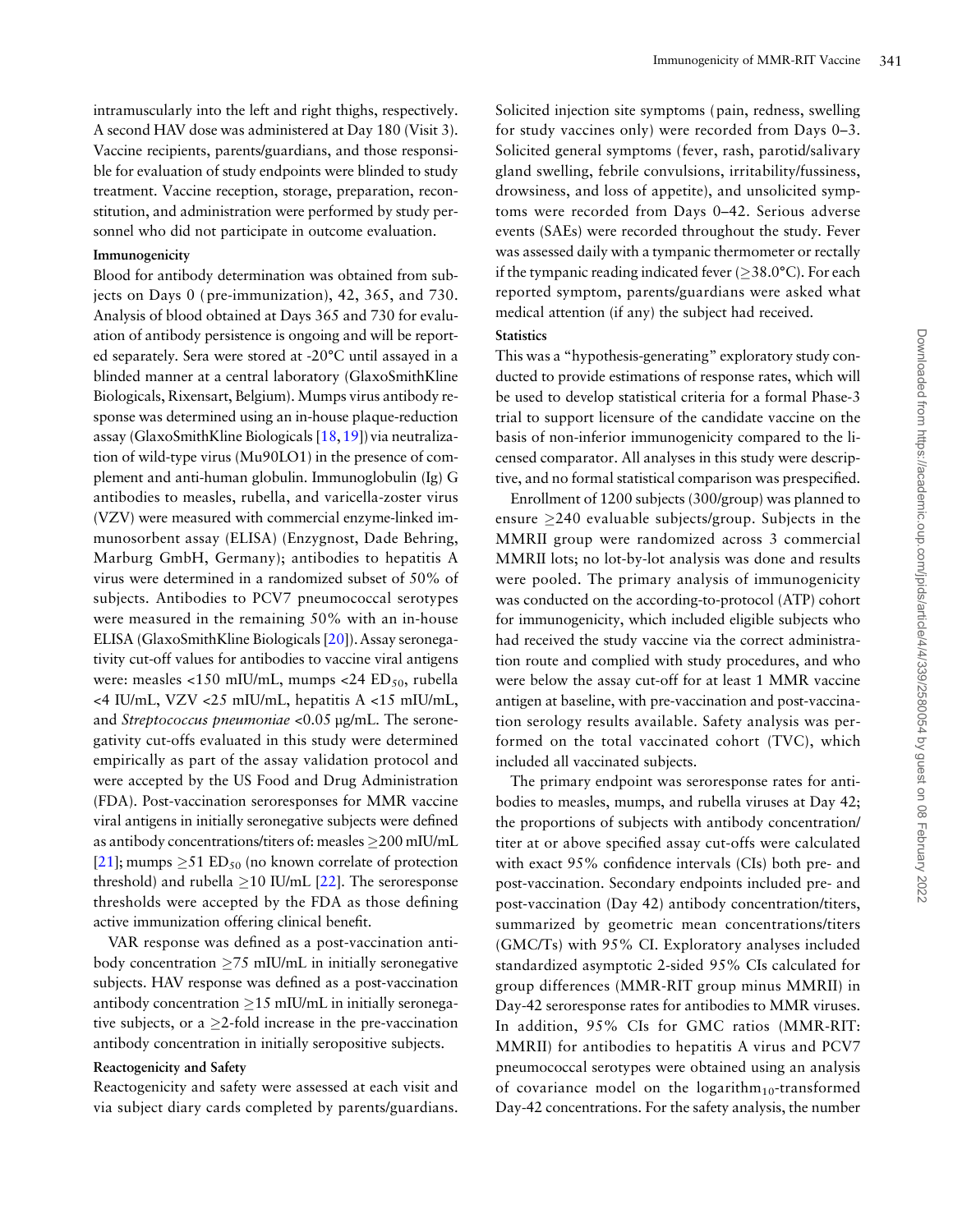and percentage of subjects reporting a symptom were calculated with exact 95% CIs. Symptoms were categorized according to intensity and relationship to study vaccine. All data processing and analyses were performed using SAS® version 9.2 (SAS Institute Inc., Cary, NC). Proc StatXact 8.1 derived exact 95% CIs for a proportion within a group as well as standardized asymptotic 95% CI for the group difference in proportions.

#### RESULTS

#### Subject Disposition and Baseline Demography

The first subject was enrolled on June 3, 2009, and the last visit of the active (43-day) phase was completed on July 21, 2010. Of 1259 enrolled subjects, 1224 were randomized and 4 did not receive study vaccine. The TVC consisted of 1220 subjects: MMR-RIT-1 (n = 304), MMR-RIT-2  $(n = 304)$ , MMR-RIT-3  $(n = 304)$ , and MMRII  $(n = 308)$ . Of these, 1117 completed Day 42 and 103 were withdrawn (Figure 1).

Overall, of 1220 subjects in the TVC, 1026 subjects were included in the ATP-immunogenicity cohort (194 subjects were excluded): MMR-RIT-1  $(n = 261)$ ; MMR-RIT-2  $(n = 254)$ ; MMR-RIT-3  $(n = 251)$ , and MMRII  $(n = 260)$ . Demographic characteristics of the 4 treatment groups were comparable between the TVC and ATP-immunogenicity cohorts. Mean (standard deviation) age in the TVC was 12.3 (0.71) months, 75.8% of subjects were white, and 51.1% were male. In the ATP-immunogenicity cohort, 100%, 86.2%, and 99.8%, of subjects were seronegative for measles, mumps and rubella antibody, respectively, before study vaccination; overall baseline seronegativity rates were comparable across the 4 groups (Table [2\)](#page-6-0).

#### Immunogenicity

Seroresponse to MMR Vaccines. Measles virus seroresponse rates were 98.3–99.2% for MMR-RIT groups and 99.6% for the MMRII group; GMCs of measles virus antibodies were >2500 mIU/mL in all 4 groups. Day-42 seroresponse rates for mumps virus antibodies were 89.7% for



Figure 1. Disposition of subjects in the total vaccinated cohort (TVC) (enrolled = 1259 subjects, randomized = 1224 subjects, vaccinated = 1220 subjects). Abbreviations: MMR, measles-mumps-rubella; SAE, serious adverse event; ATP, according-to-protocol.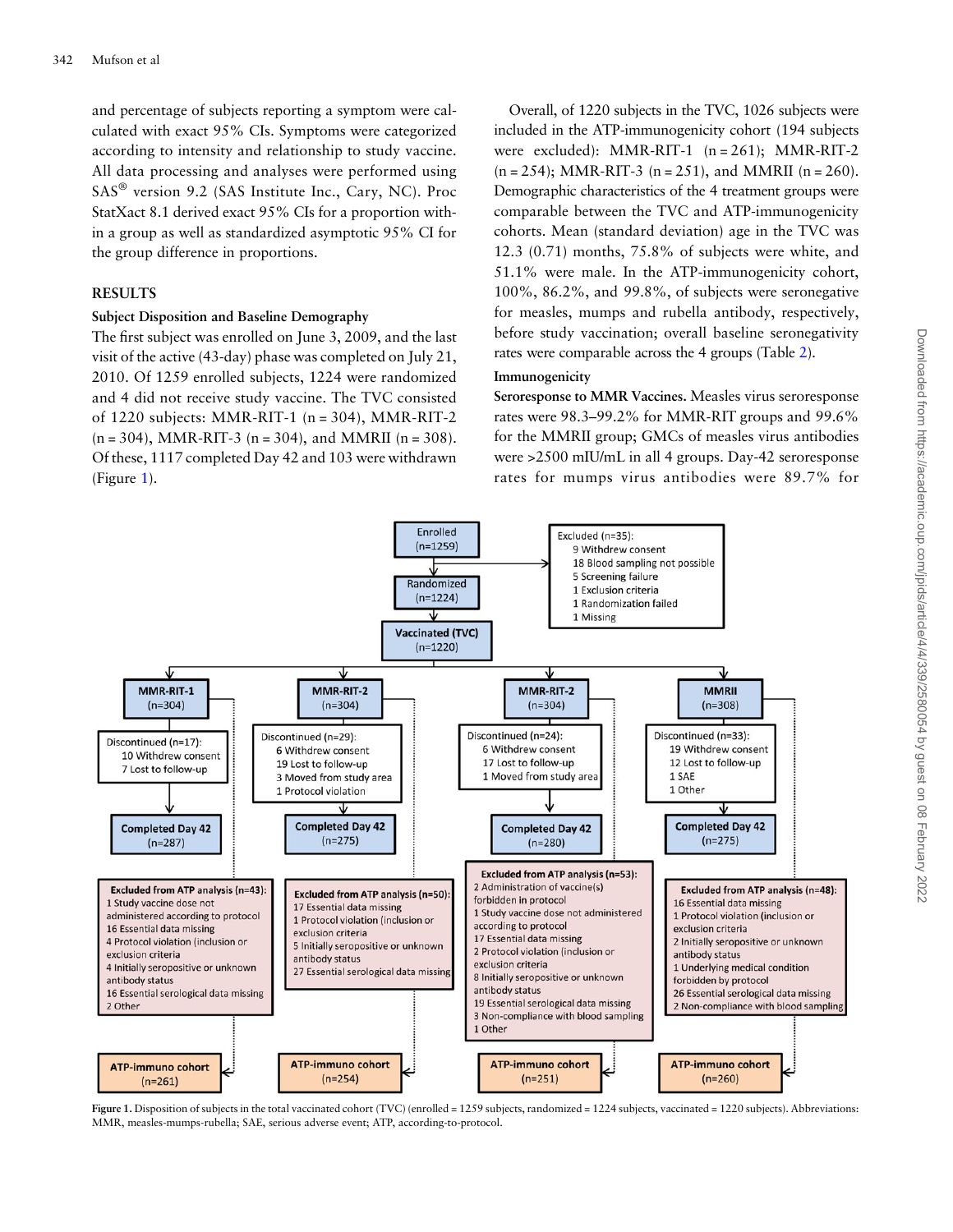<span id="page-6-0"></span>

| Table 2. Demographic and Baseline Data for the Total Vaccinated Cohort (TVC) and According-to-Protocol (ATP) Cohort for Immunogenicity |            |                        |                                                                                                 |                             |                      |                |                   |            |                  |                            |
|----------------------------------------------------------------------------------------------------------------------------------------|------------|------------------------|-------------------------------------------------------------------------------------------------|-----------------------------|----------------------|----------------|-------------------|------------|------------------|----------------------------|
|                                                                                                                                        |            | MMR-RIT-1              | MMR-RIT-2                                                                                       |                             | MMR-RIT-3            |                | MMRI              |            | $\Gamma$ otal    |                            |
|                                                                                                                                        |            | $IVCH = 304$ $X = 261$ |                                                                                                 | $IVC N = 304$ ATP $N = 254$ |                      |                |                   |            |                  |                            |
| Age (mo), mean (SD)                                                                                                                    | 12.4(0.75) | 12.4(0.69)             | 12.4(0.73)                                                                                      | 12.4(0.73)                  | (2.2(0.56))          | 12.2(0.57)     | 12.4(0.75)        | 12.4(0.73) | 12.3(0.71)       | 12.3(0.69)                 |
| Gender Female, n (%)                                                                                                                   | 156 (51.3) | 134(51.3)              | 144(47.4)                                                                                       | 120(47.2)                   | 157 (51.6)           | 128 (51.0)     | 139 (45.1)        | 118(45.4)  | 596 (48.9)       |                            |
| Male, n (%)                                                                                                                            | 148(48.7)  | 127(48.7)              | 160 (52.6)                                                                                      | 134 (52.8)                  | 147(48.4)            | 123(49.0)      | 169(54.9)         | 142 (54.6) | 624(51.1)        | $500(48.7)$<br>$526(51.3)$ |
|                                                                                                                                        |            |                        | Pre-vaccination status of ATP cohort for immunogenicity, no. of seronegative subjects $(%)^{a}$ |                             |                      |                |                   |            |                  |                            |
| Antibody (cut-off point)                                                                                                               |            | $MMR-RIT-1 N = 261b$   | $MMR-RIT-2 N = 254b$                                                                            |                             | $MMR-RIT-3 N = 251b$ |                | MMRII $N = 260^b$ |            |                  | Total $N = 1026^b$         |
| $Measles$ (<150 mIU/mL)                                                                                                                |            | 259/259 (100)          | 253/253 (100)                                                                                   |                             | 249/249 (100)        |                | 258/258 (100)     |            | (019/1019 (100)  |                            |
| Mumps $(ED_{50}$ <24)                                                                                                                  |            | 216/252 (85.7)         | 219/248 (88.3)                                                                                  |                             | 213/246 (86.6)       |                | 213/243 (86.6)    |            |                  | 861/999 (86.2)             |
| Rubella (<4 IU/mL)                                                                                                                     |            | 259/259 (100)          | 251/252 (99.6)                                                                                  |                             |                      | 248/249 (99.6) | 258/258 (100)     |            | 1016/1018 (99.8) |                            |
| Abbreviations: MMR, measles-mumps-rubella; N, total number of subjects; SD, standard deviation.                                        |            |                        |                                                                                                 |                             |                      |                |                   |            |                  |                            |

aCalculated for subjects in TVC for which pre-vaccination status was known (ie, % = n/[n + seropositive] × 100, where n = no. of seronegative subjects). Calculated for subjects in TVC for which pre-vaccination status was known (ie, % = n/|n + seropositive] × 100, where n = no. of seronegative subjects) Number of subjects regardless of the status of baseline detection of antibody (ie, sum of seronegative, seropositive, and unknown). bNumber of subjects regardless of the status of baseline detection of antibody (ie, sum of seronegative, seropositive, and unknown).

MMR-RIT-3 (low mumps titer), 90.6% for MMR-RIT-2 (medium mumps titer), 90.7% for MMR-RIT-1 (high mumps titer), and 91.1% for MMRII. Mumps virus antibody GMTs were at least 10-fold greater than the assay cut-off for seronegativity in all 4 groups. Day-42 rubella virus seroresponse rates were 97.5 –98.8% for MMR-RIT groups and 100% for the MMRII group. Observed rubella virus antibody GMCs for MMR-RIT groups (68.2 –77.7 IU/mL) and MMRII (89.4 IU/mL) were above the assay seronegativity cut-off of 10 IU/mL (Table [3](#page-7-0)). Co-administration of VAR, HAV, and PCV7. Day-42

seroresponse rates for antibodies to VZV among initially seronegative subjects when VAR was co-administered with MMR-RIT or MMRII were 95.8 –98.0%. GMCs for VZV antibodies were >200 mIU/mL in all 4 groups. Day-42 response rates for antibodies to hepatitis A virus were 83.0 – 89.3% among initially seronegative vaccinees across the 4 groups. Day-42 GMCs adjusted for baseline serostatus for antibodies to hepatitis A virus or pneumococcal serotypes appeared to be similar for all 4 groups, as shown by calculated GMC ratios in Table [4](#page-7-0) .

#### Safety and Reactogenicity

Overall incidence of solicited and unsolicited symptoms in the TVC (Days-0 –42) was 80.9% (95% CI: 76.0; 85.2) for MMR-RIT-1, 75.7% (70.4; 80.4) for MMR-RIT-2, 74.0% (68.7; 78.9) for MMR-RIT-3, and 75.3% (70.1; 80.0) for MMRII. The most frequently observed solicited symptom (Days 0 –3) at MMR-RIT and MMRII injection sites was pain, reported in  $\geq$ 24.5% of subjects in each group (Table [5\)](#page-8-0), although Grade-3 pain (subject cried when the limb was moved/spontaneously painful) was reported in  $\leq 1.5$ %. Two subjects (1 each in the MMR-RIT-2 and MMRII groups) had Grade-3 injection site swelling (diameter >20 mm).

During Days 0 –14, irritability or fussiness (overall incidence, 51.3–63.6%) and drowsiness (38.5–47.0%) were the most frequently reported solicited general symptoms (Table [5](#page-8-0)). Incidence of fever (rectal temperature  $\geq$ 38.0°C) during Days 0 –14 was 20.2 –28.7% across the 4 groups; fever >39.5°C occurred in  $\leq$ 3.5% subjects in any group. Incidence of fever requiring medical attention reported during Days 0 –14 in each group was as follows: 6.0% (95% CI: 3.5; 9.4) for MMR-RIT-1, 8.0% (5.1; 11.9) for MMR-RIT-2, 8.5% (5.5; 12.4) for MMR-RIT-3, and 6.9% (4.2; 10.5) for MMRII. Overall incidence of fever during Days 0–42 was 36.4–37.8% for MMR-RIT groups and 30.7% for MMRII recipients (Table [5\)](#page-8-0). For all groups, prevalence of fever peaked 5–12 days after study vaccination (Figure [2\)](#page-8-0); in an exploratory post hoc analysis, the observed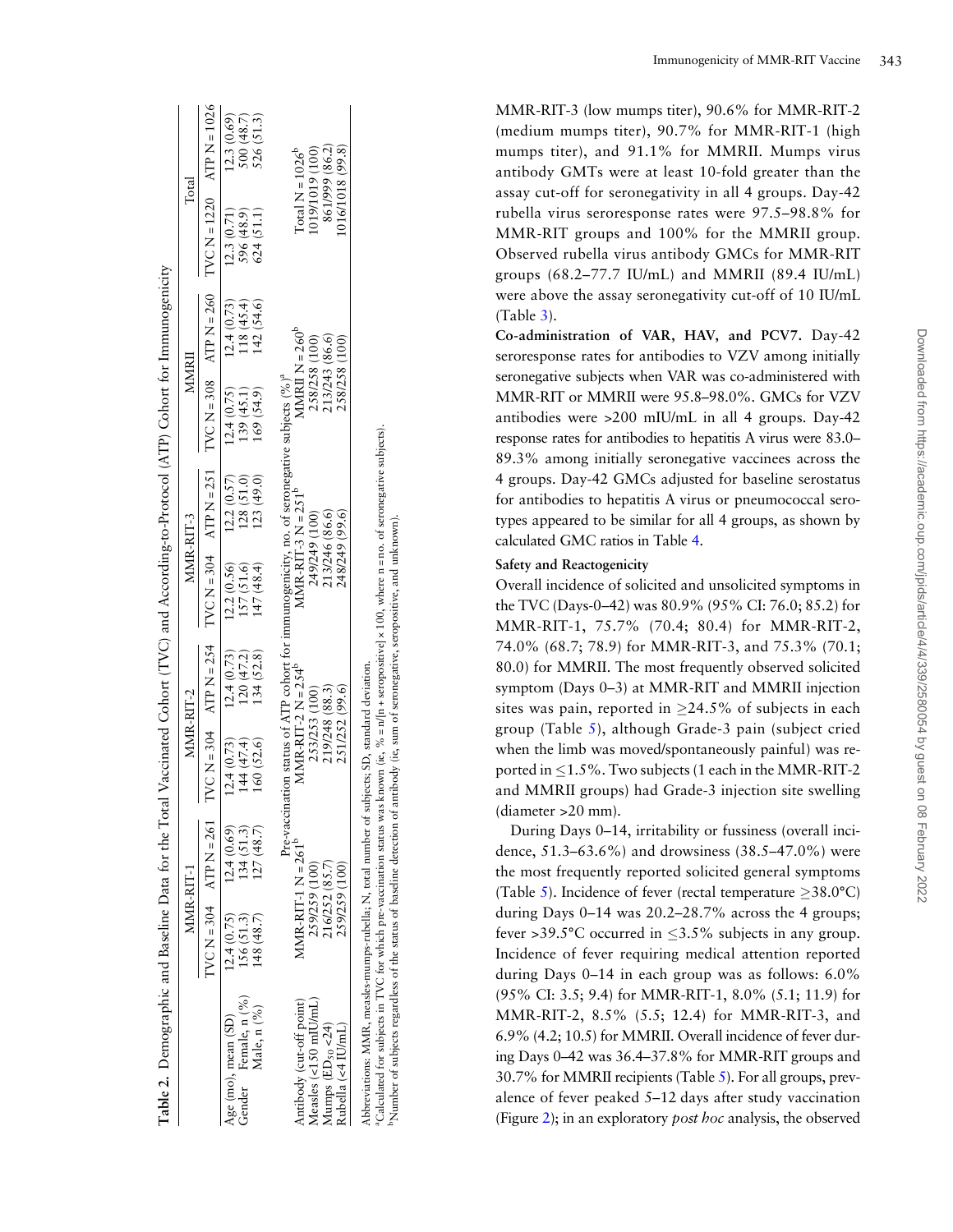|  |  | 344          |
|--|--|--------------|
|  |  | Mutson et al |
|  |  |              |

 $344$ 

<span id="page-7-0"></span>

|   | Measles $(>200$ mIU/mL)        |                                          |                      |     | Mumps $(>51$ ED <sub>50</sub> ) |                                                |                                   |              | Rubella (>10 IU/mL)        |                                          |                   |  |
|---|--------------------------------|------------------------------------------|----------------------|-----|---------------------------------|------------------------------------------------|-----------------------------------|--------------|----------------------------|------------------------------------------|-------------------|--|
|   | Seroresponse                   |                                          |                      |     | Seroresponse                    |                                                |                                   | Seroresponse |                            |                                          |                   |  |
| N | $n$ (%) (95% CI)               | % Diff. vs. MMRII<br>$(95\% \text{ CI})$ | GMC (95%)<br>CI)     | N   | $n$ (%) (95% CI)                | % Diff. vs. MMRII<br>$(95\% \text{ CI})$       | <b>GMC</b><br>$(95\% \text{ CI})$ | N            | $n$ (%) (95% CI)           | % Diff. vs. MMRII<br>$(95\% \text{ CI})$ | GMC (95% CI)      |  |
|   | 247 245 (99.2) (97.1;<br>99.9) | $-0.41$ $(-2.55; 1.50)$                  | 2799 (2545;<br>3078) | 193 | 175(90.7)(85.7)<br>94.4)        | MMR-RIT-1<br>$-0.47(-6.42; 5.46)$<br>MMR-RIT-2 | 242 (205; 287)                    | 247          | 244 (98.8) (96.5;<br>99.7) | $-1.21$ $(-3.51; 0.32)$                  | 72.2 (65.6; 79.6) |  |
|   | 240 236 (98.3) (95.8;<br>99.5) | $-1.27$ ( $-3.85$ ; 0.74)                | 2878 (2607;<br>3178) | 202 | $183(90.6)(85.7)$ ;<br>94.2)    | $-0.55(-6.41; 5.35)$<br>MMR-RIT-3              | 265 (222; 317)                    | 238          | 235 (98.7) (96.4;<br>99.7  | $-1.26$ ( $-3.64$ ; 0.27)                | 77.7 (70.4: 85.7) |  |
|   | 240 236 (98.3) (95.8;<br>99.5) | $-1.27$ ( $-3.85$ ; 0.74)                | 2593 (2350;<br>2861) | 195 | 175(89.7)(84.6)<br>93.6)        | $-1.40$ ( $-7.47$ ; 4.62)                      | 253 (213; 301)                    | 239          | 233 (97.5) (94.6;<br>99.1) | $-2.51(-5.37; -0.97)$                    | 68.2(61.8; 75.3)  |  |
|   | 249 248 (99.6) (97.8;<br>100)  | Reference                                | 2950 (2698;<br>3224) | 192 | $175(91.1)(86.2)$ ;<br>94.8)    | <b>MMRII</b><br>Reference                      | 268 (224; 320)                    | 249          | 249 (100) (98.5;<br>100    | Reference                                | 89.4 (81.4; 98.2) |  |

Abbreviations: MMR, measles-mumps-rubella; N, number of subjects with available results; n (%), number/percentage of subjects who seroconverted; 95% CI, 95% confidence interval; GMC/T, geometric mean concentrations/titers for measles, mumps, and rubella virus antibodies.

| Table 4. Geometric Mean Concentrations (GMCs) for Varicella-Zoster Virus (VZV) Antibodies, and Baseline-Adjusted GMCs and GMC Ratios for Antibodies to Hepatitis |  |
|------------------------------------------------------------------------------------------------------------------------------------------------------------------|--|
| A Virus and PCV7 Pneumococcal Serotypes at Day 42 (According-to-Protocol Cohort for Immunogenicity)                                                              |  |

|                               |            | <b>MMRII</b>                      |            | MMR-RIT-1       |                                                        |            |                        | MMR-RIT-2                                              |            | MMR-RIT-3              |                                                        |
|-------------------------------|------------|-----------------------------------|------------|-----------------|--------------------------------------------------------|------------|------------------------|--------------------------------------------------------|------------|------------------------|--------------------------------------------------------|
| Antibody                      | N          | <b>GMC</b><br>$(95\% \text{ CI})$ | N          |                 | GMC (95% CI)                                           | N          |                        | GMC (95% CI)                                           | N          |                        | GMC (95% CI)                                           |
| <b>VZV</b>                    | 246        | 256 (240; 272)                    | 245        | 246 (229; 263)  |                                                        | 238        |                        | 235 (217; 254)                                         | 240        | 256 (240; 272)         |                                                        |
|                               |            | MMRII                             |            |                 | MMR-RIT-1                                              | MMR-RIT-2  |                        |                                                        | MMR-RIT-3  |                        |                                                        |
|                               | N          | Adjusted<br><b>GMC</b>            | N          | Adjusted<br>GMC | Adjusted GMC ratio <sup>a</sup><br>$(95\% \text{ CI})$ | N          | Adjusted<br><b>GMC</b> | Adjusted GMC ratio <sup>a</sup><br>$(95\% \text{ CI})$ | N          | Adjusted<br><b>GMC</b> | Adjusted GMC ratio <sup>a</sup><br>$(95\% \text{ CI})$ |
| Hepatitis A virus<br>S.PNEU-4 | 124<br>116 | 42.0<br>3.68                      | 117<br>122 | 33.9<br>3.69    | 0.81(0.64; 1.02)<br>1.00(0.82; 1.24)                   | 112<br>125 | 39.2<br>3.78           | 0.93(0.74; 1.18)<br>1.03(0.84; 1.26)                   | 111<br>124 | 39.5<br>3.26           | 0.94(0.74; 1.19)<br>0.89(0.72; 1.09)                   |
| S.PNEU-6B<br>S.PNEU-9V        | 111<br>120 | 6.50<br>7.32                      | 117<br>121 | 5.86<br>6.65    | 0.90(0.75; 1.09)<br>0.91(0.76; 1.08)                   | 122<br>125 | 5.87<br>7.23           | 0.90(0.75; 1.09)<br>0.99(0.83; 1.17)                   | 123<br>127 | 5.81<br>5.80           | 0.89(0.74; 1.07)<br>0.79(0.64; 0.94)                   |
| S.PNEU-14<br>S.PNEU-18C       | 118<br>119 | 7.87<br>6.58                      | 127<br>123 | 8.91<br>6.29    | 1.13(0.95; 1.35)<br>0.96(0.79:1.15)                    | 127<br>126 | 8.29<br>6.62           | 1.05(0.88; 1.26)<br>1.01(0.84; 1.21)                   | 126<br>126 | 7.89<br>5.98           | 1.00(0.84; 1.20)<br>0.91(0.76; 1.09)                   |
| S.PNEU-19F<br>S.PNEU-23F      | 115<br>113 | 2.39<br>10.21                     | 122<br>121 | 2.41<br>9.56    | 1.01(0.83; 1.22)<br>0.94(0.76; 1.16)                   | 126<br>127 | 2.52<br>9.69           | 1.05(0.87; 1.27)<br>0.95(0.77; 1.17)                   | 126<br>126 | 2.33<br>8.37           | 0.97(0.80; 1.18)<br>0.82(0.67; 1.01)                   |

Abbreviations: Adjusted GMC, geometric mean antibody concentration adjusted for baseline antibody concentration; MMR, measles-mumps-rubella; N, Number of subjects with both pre- and post-vaccination results available; 95% CI, 95% confidence interval for the adjusted GMC ratio (ANCOVA model: adjustment for baseline concentration - pooled variance with more than 2 groups); S.PNEU, Streptococcus pneumoniae. aRatio of MMR-RIT lot: MMRII.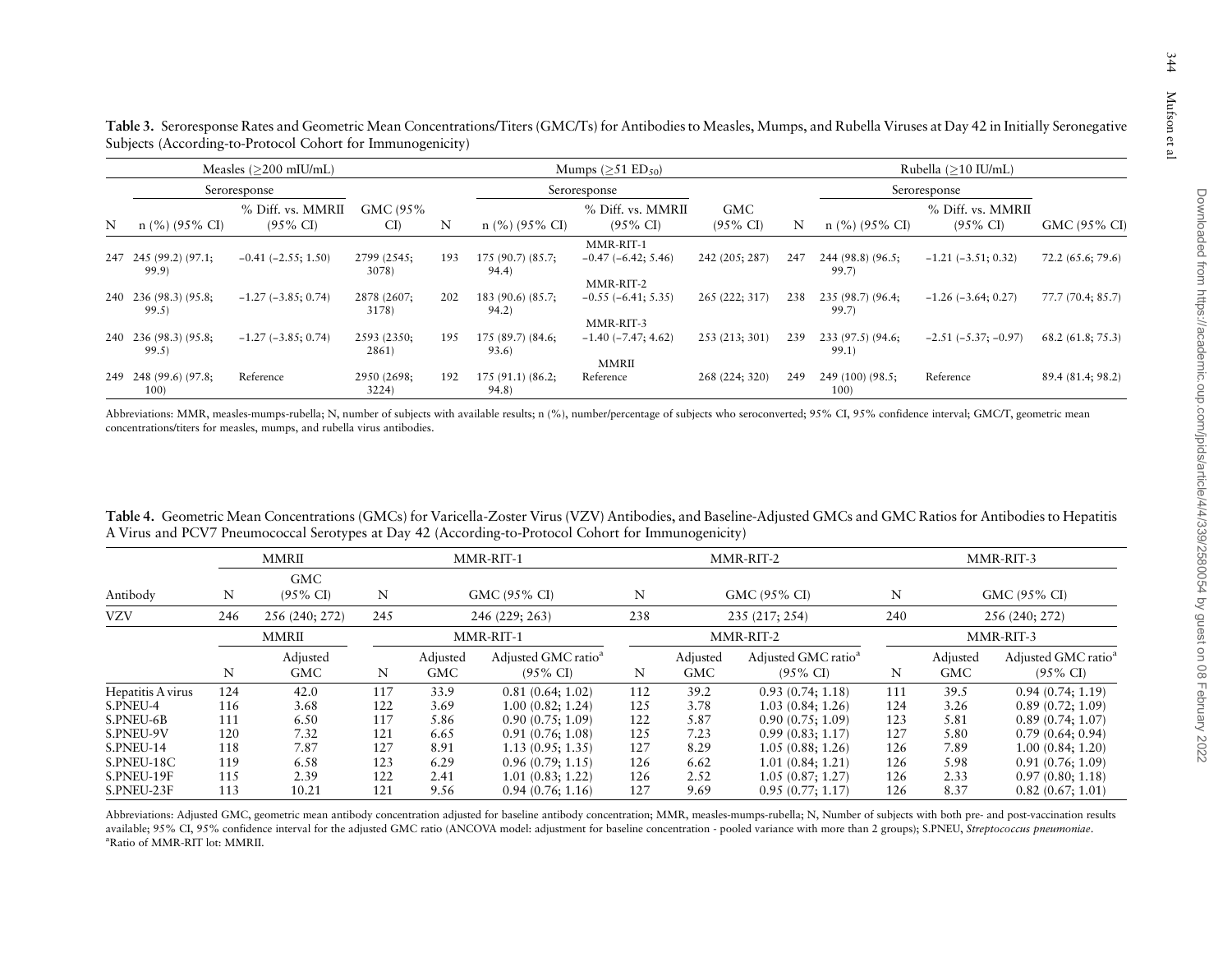|                                        | $MMR-RT-1 (N = 283)$ |                   |             | $MMR-RIT-2 (N = 275)$ |     | $MMR-RT-3 (N = 283)$ | $MMRII (N = 277)$ |                   |  |
|----------------------------------------|----------------------|-------------------|-------------|-----------------------|-----|----------------------|-------------------|-------------------|--|
| Symptom                                | n                    | $% (95\% CI)$     | $\mathbf n$ | $% (95\% CI)$         | n   | $% (95\% CI)$        | n                 | $% (95\% CI)$     |  |
|                                        |                      |                   |             | Days $0:3$            |     |                      |                   |                   |  |
| Pain                                   | 70                   | 24.8 (19.9; 30.3) | 70          | 25.5(20.5; 31.1)      | 79  | 28.0(22.9; 33.6)     | 67                | 24.5 (19.5; 30.0) |  |
| Redness                                | 45                   | 16.0(11.9; 20.8)  | 47          | 17.2(12.9; 22.1)      | 41  | 14.5(10.6; 19.2)     | 47                | 17.2(12.9; 22.1)  |  |
| Swelling                               | 20                   | 7.1(4.4; 10.7)    | 26          | 9.5(6.3; 13.6)        | 19  | 6.7(4.1; 10.3)       | 15                | 5.5(3.1; 8.9)     |  |
|                                        |                      | Days 0; 14        |             |                       |     |                      |                   |                   |  |
| Irritability/fussiness                 | 180                  | 63.6(57.7; 69.2)  | 141         | 51.3 (45.2; 57.3)     | 150 | 53.0 (47.0; 58.9)    | 153               | 55.2 (49.2; 61.2) |  |
| Drowsiness                             | 133                  | 47.0(41.1; 53.0)  | 106         | 38.5 (32.8; 44.6)     | 113 | 39.9 (34.2; 45.9)    | 109               | 39.4 (33.6; 45.4) |  |
| Loss of appetite                       | 111                  | 39.2(33.5; 45.2)  | 77          | 28.0 (22.8; 33.7)     | 110 | 38.9 (33.2; 44.8)    | 94                | 33.9 (28.4; 39.8) |  |
| Fever (rectal temp. $>38.0^{\circ}$ C) | 65                   | 23.0(18.2; 28.3)  | 79          | 28.7(23.5; 34.5)      | 64  | 22.6(17.9; 27.9)     | 56                | 20.2(15.6; 25.4)  |  |
| Fever (rectal temp. $>39.5^{\circ}C$ ) | 10                   | 3.5(1.7; 6.4)     | 7           | 2.5(1.0; 5.2)         | 9   | 3.2(1.5; 6.0)        | 8                 | 2.9(1.3; 5.6)     |  |
|                                        |                      |                   |             | Days $0:42$           |     |                      |                   |                   |  |
| Fever (rectal temp. $>38.0^{\circ}$ C) | 103                  | 36.4(30.8; 42.3)  | 104         | 37.8(32.1; 43.8)      | 104 | 36.7(31.1; 42.7)     | 85                | 30.7(25.3; 36.5)  |  |
| Fever (rectal temp. $>39.5^{\circ}C$ ) | 20                   | 7.1(4.4; 10.7)    | 14          | 5.1(2.8; 8.4)         | 18  | 6.4(3.8; 9.9)        | 13                | 4.7(2.5; 7.9)     |  |
| Localized/generalized rash             | 72                   | 25.4(20.5; 30.9)  | 74          | 26.9(21.8; 32.6)      | 60  | 21.2(16.6; 26.4)     | 69                | 24.9 (19.9; 30.4) |  |
| Parotid gland swelling                 | 3                    | 1.1(0.2; 3.1)     | 3           | 1.1(0.2; 3.2)         | 5   | 1.8(0.6; 4.1)        | 2                 | 0.7(0.1; 2.6)     |  |

<span id="page-8-0"></span>Table 5. Incidence of Solicited Injection Site (Days 0; 3) and General Symptoms During the 43-Day Post-vaccination Period (Total Vaccinated Cohort)

Abbreviations: MMR, measles-mumps-rubella; N, number of subjects having received the documented dose; n/%, number/percentage of subjects reporting a specified symptom; 95% CI, exact 95% confidence interval.



Figure 2. Prevalence of any fever from Day 0 to Day 42 after vaccination (total vaccinated cohort). Abbreviation: MMR, measles-mumps-rubella.

incidence of fever between Days 5 and 12 was 14.8% (95% CI: 10.9; 19.5) for MMR-RIT-1, 23.3% (18.4; 28.7) for MMR-RIT-2, 17.3% (13.1; 22.2) for MMR-RIT-3, and 14.8% (10.8; 19.5) for MMRII.

For Days 0–42, incidence of rash of any type varied between 21.2% and 26.9% across the 4 groups. Measles or rubella-like rashes were reported in MMR-RIT-1  $(n = 6)$ , MMR-RIT-2 ( $n = 7$ ), MMR-RIT-3 ( $n = 5$ ), and MMRII (n = 9) recipients; varicella-like rash was reported for

MMR-RIT-2 ( $n = 4$ ) and MMRII ( $n = 2$ ) subjects. Overall incidence of parotid-gland swelling was low (Table 5). There were 2 cases of febrile convulsion during Days 0–42. One MMR-RIT-2 recipient experienced a simple febrile convulsion at Day 29. This was not considered vaccine-related by the investigator since the peak prevalence of vaccine-related fever, and hence febrile convulsions, occurs in the second week following vaccination with measles-containing vaccines [\[23\]](#page-11-0).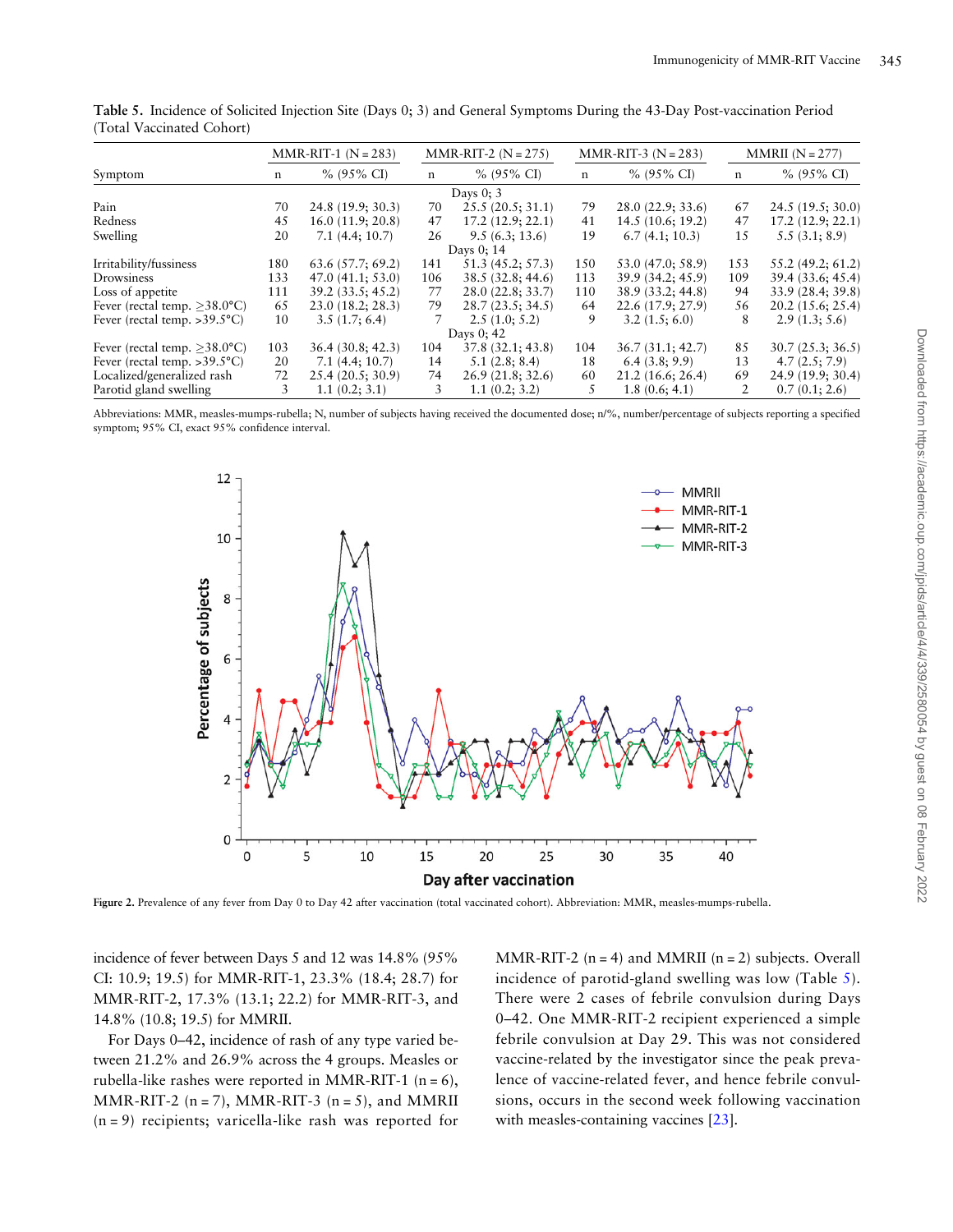One MMRII recipient had a complex febrile seizure on Day 0, which led to hospitalization and the mother's withdrawal of the subject from the study; this event, classified as an SAE, was considered to be related to the study vaccine.

Of 15 SAEs reported in 11 subjects (Days 0–42), 2 SAEs were considered to be related to study treatment: febrile convulsion in a 12-month-old female MMRII recipient (described above), and idiopathic thrombocytopenic purpura (onset at Day 20) in a 13-month-old female MMR-RIT-2 recipient who was hospitalized for treatment and discharged after 3 days. Both subjects with vaccinerelated SAEs were withdrawn from the study. All SAEs resolved without sequelae.

#### Concomitant Medication

Rates of concomitant medication use (Days 0–42) were the following: MMR-RIT-1 (76.6%), MMR-RIT-2 (72.0%), MMR-RIT-3 (74.0%), and MMRII (70.1%). Rates of antipyretic medication use were the following: MMR-RIT-1 (65.1%), MMR-RIT-2 (59.2%), MMR-RIT-3 (64.1%), and MMRII (57.5%).

#### DISCUSSION

This Phase-2 multicenter exploratory study assessed immune responses to the first dose of MMR-RIT with 3 differing mumps virus titers and to commercially available MMRII when concomitantly administered with HAV, VAR, and PCV7 in healthy children in the United States, aged 12–15 months. The results indicate that a single dose of any 1 of the 3 MMR-RIT lots elicited an acceptable immune response with respect to seroresponse rates to MMR viruses, 42 days post-vaccination. Previous randomized comparative studies have shown that MMR-RIT administered as a primary vaccination to children in the second year of life produced similar seroconversion rates for antibodies to MMR vaccine viruses compared to those seen with MMRII [[24](#page-11-0)–[28\]](#page-11-0).

The current formulation of MMR-RIT used in this study, when co-administered to young children with other recommended vaccines (HAV, VAR, and PCV7), elicited measles and rubella virus antibody concentrations meeting the predefined threshold for seroresponse in  $\geq$ 97.5% MMR-RIT recipients, and in  $\geq$ 99.6% MMRII recipients when co-administered with the same vaccines.

Day-42 mumps virus antibody titers after vaccination with all 3 MMR-RIT lots met the seroresponse threshold in 90.7%, 90.6%, and 89.7% recipients, respectively, and no obvious dose–response relationship was observed. Of note, 13.8% of subjects were seropositive for mumps at baseline. This high baseline seropositivity rate is likely attributed to complement enhancement of the mumps PRN assay rather than prior exposure to mumps or persistence of maternal antibodies. Complement-enhanced mumps PRN assays have been shown to have higher seroresponse rates than unenhanced assays [\[29\]](#page-11-0), and this may also be reflected in the baseline seropositivity. Rubella seroresponse rates across all 4 groups were high (97.5– 100%) and GMCs for antibodies to rubella virus following all 3 MMR-RIT lots were substantially higher than the cut-off level of  $\geq$ 10 IU/mL and would provide effective immunization. Long-term follow-up in this study will allow the evaluation of antibody persistence until approximately 2 years post-vaccination.

The immune response to vaccines routinely coadministered with MMR dose-1 in the United States (HAV, VAR, and PCV7) was also assessed. Observed seroresponse rates for antibodies to VZV were consistently high  $(295.8\%)$  across all 4 treatment groups, and hepatitis A virus antibody response rates to HAV dose-1 were  $\geq$ 83.0% in each group. Furthermore, Day-42 baselineadjusted GMCs for antibodies to hepatitis A virus and Streptococcus pneumoniae serotypes appeared comparable when these vaccines were administered with MMR-RIT or MMRII in this exploratory analysis of between-group GMC ratios.

MMR-RIT had an acceptable reactogenicity profile when co-administered with HAV, VAR, and PCV7. Injection site symptoms at the MMR injection site occurred in all 4 treatment groups within 4 days of vaccination, although the incidence of severe symptoms was low. Consistent with previous reports [[25](#page-11-0)–[28](#page-11-0)], vaccination with MMR-RIT or MMRII was associated with fever (rectal temperature  $\geq$ 38.0°C) during the first 2 weeks, which peaked during days 5–12 after vaccine administration. MMR-RIT, which contains the Jeryl Lynn–derived RIT 4385 strain, has demonstrated a good reactogenicity profile in previous clinical trials [\[25](#page-11-0)–[28](#page-11-0), [30\]](#page-11-0). Accordingly, in this study, a low incidence of other solicited general symptoms, including measles/rubella- or varicella-like rash, parotid gland swelling, and febrile convulsions, was reported among both MMR-RIT and MMRII recipients during the follow-up period.

Strengths of this study include use of a computergenerated randomization list and blinding of study vaccines, thereby addressing potential biases in study conduct, and comparing the immune responses to the study vaccine with the US-licensed standard of care (MMRII). Furthermore, the MMR-RIT formulation used in this study was free of human serum albumin, thus eliminating the theoretical risk of microbial contamination associated with human serum albumin–containing vaccines [[14](#page-11-0)].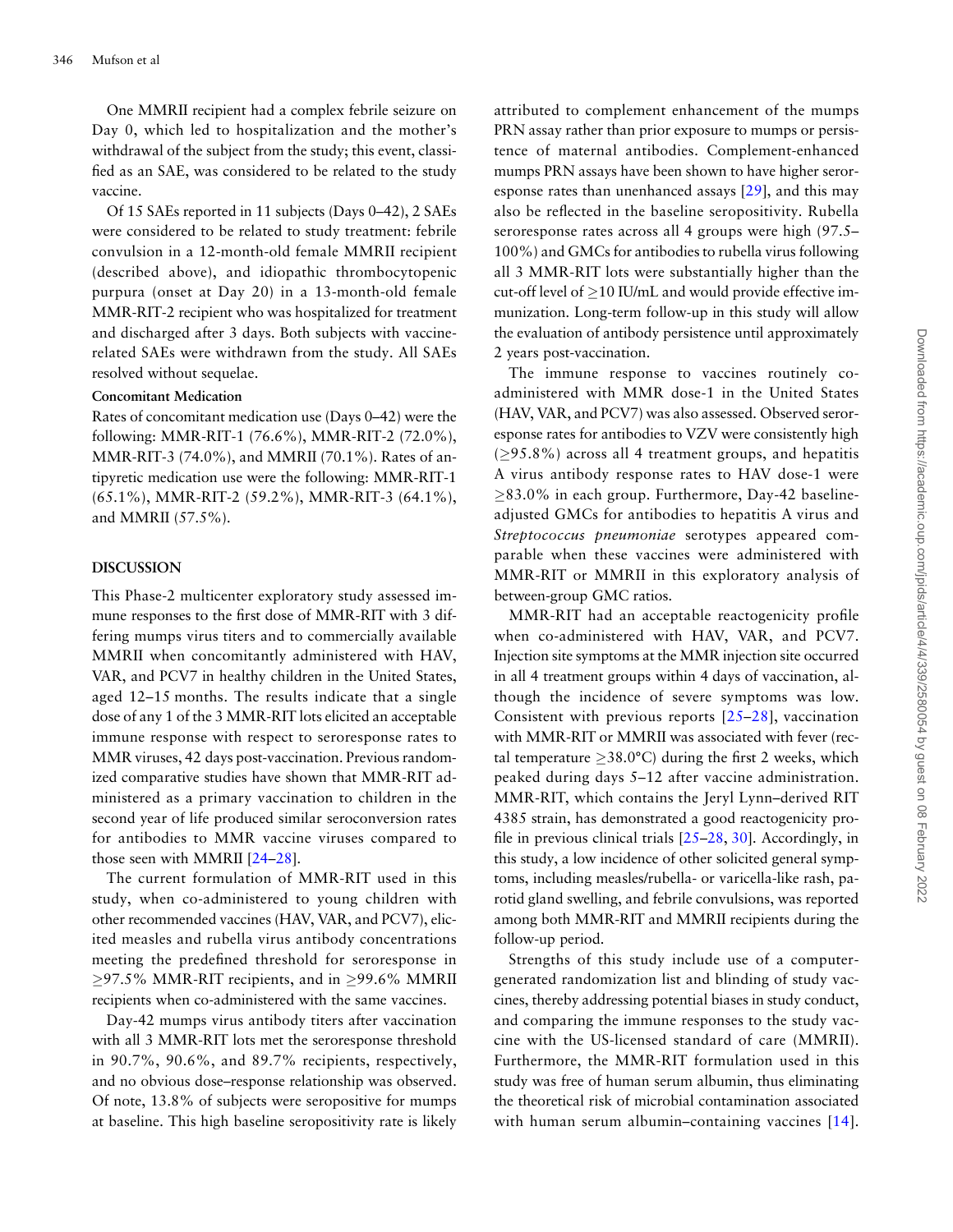<span id="page-10-0"></span>Additionally, omitting a human blood–derived component from the MMR-RIT formulation might make it more socially acceptable. Lastly, concomitant administration of routine vaccines (HAV, VAR, and PCV7) did not affect the immunogenicity of MMR-RIT and vice versa.

Limitations of the study include the relatively small study population that is consistent with a Phase-2 planning study. Larger Phase-3 clinical trials are required in future to substantiate the immunogenicity and safety profile of MMR-RIT. Furthermore, extended follow-up studies are important to evaluate the long-term protection offered by MMR-RIT.

#### **CONCLUSIONS**

This Phase-2 study demonstrated an acceptable immune response to 3 candidate MMR-RIT lots containing differing mumps virus titers with respect to seroresponse rates to all 3 MMR virus components. There was no obvious dose– response relationship for the 3 mumps virus titers evaluated; based on the current results, all 3 lots would provide effective immunization, with an acceptable reactogenicity profile. MMR-RIT can be given concomitantly with HAV, VAR, and PCV7 without interfering with the immune response to these co-administered vaccines, as was shown for MMRII. Confirmatory Phase-3 studies to support licensure of MMR-RIT on the basis of immunogenic noninferiority to the licensed comparator are warranted.

#### Acknowledgments

The authors would like to thank the parents, children, and investigators who participated in this clinical trial. We also gratefully acknowledge the work of the nurses and other staff members involved. The authors also thank Dr. Sarah Hopwood (Scinopsis) for medical writing and Véronique Duquenne, Shruti MP, and Ashmita Ravishankar (GlaxoSmithKline group of companies) for editorial support and publication coordination.

Financial support. This work was supported by GlaxoSmithKline Biologicals SA. As study sponsor, GlaxoSmithKline Biologicals SA was involved in all stages of study conduct, including data analysis and took charge of all costs associated with the study, including the development and publication of the manuscript.

Potential conflicts of interest. C.D.C, B.L.I., and O.N., former and current employees of the sponsor, may own stock or stock options in the company. M.P. is an employee of GlaxoSmithKline group of companies. M.A.M. received travel support for a meeting for the study and payment for lectures, including service on speakers bureau (Merck). C.J.H. declares that his institution receives grants to conduct the trials for which he is the investigator; he has also received honoraria for lectures, including service on speakers bureau (Merck and Sanofi). S.G. received support for travel, consulting fees, payment for lectures, and fees for participation in review. M.L. has in the past, and is currently being paid by the sponsor as a principal investigator for vaccine research. C.D, A.C, S.C.T., R.JF, A.Q.D.R., and G.B have indicated they have no financial relationship or conflict of interest relevant to this article to disclose.

All authors have submitted the ICMJE Form for Disclosure of Potential Conflicts of Interest. Conflicts that the editors consider relevant to the content of the manuscript have been disclosed.

#### Trademark Statement

MMRII is a registered trademark of Merck & Co. Inc., Whitehouse Station, NJ, United States.

Priorix, Havrix, and Varivax are registered trademarks of the GlaxoSmithKline group of companies.

Prevnar is a trademark of Wyeth LLC, New York, NY. Enzygnost is a registered trademark of Dade Behring, Marburg GmbH, Germany.

SAS is a registered trademark of SAS Institute Inc., Cary, NC.

#### Author Contributions

C.D.C. and B.I. conceived the study, designed the trial, and obtained research funding. All authors substantially contributed to the conception, the design, the acquisition of data, and the analysis and interpretation of data. M.M., C.D., M.L., C.H., S.G., A.C., S.C.T., R.J., and A.Q. recruited patients. M.P. provided statistical advice on study design and analyzed the data. All authors contributed substantially to the drafting of the article. They revised it critically for important intellectual content and approved the version to be published.

#### References

- 1. Centers for Disease Control and Prevention (CDC). Summary of Notifiable Diseases, United States, 1998. MMWR Morb Mortal Wkly Rep 1999; 47:ii–92.
- 2. Centers for Disease Control and Prevention (CDC). Notes from the field: Measles outbreak—Hennepin County, Minnesota, February-March 2011. MMWR Morb Mortal Wkly Rep 2011; 60:421.
- 3. Centers for Disease Control and Prevention (CDC). Measles: United States, January-May 20, 2011. MMWR Morb Mortal Wkly Rep 2011; 60:666–8.
- 4. Dayan GH, Quinlisk MP, Parker AA, et al. Recent resurgence of mumps in the United States. N Engl J Med 2008; 358:1580–9.
- 5. American Academy of Pediatrics Committee on Infectious Diseases. Prevention of varicella: recommendations for use of varicella vaccines in children, including a recommendation for a routine 2-dose varicella immunization schedule. Pediatrics 2007; 120:221–31.
- 6. American Academy of Pediatrics Committee on Infectious Diseases. Policy statement: recommendations for the prevention of pneumococcal infections, including the use of pneumococcal conjugate vaccine (Prevnar), pneumococcal polysaccharide vaccine, and antibiotic prophylaxis. Pediatrics 2000; 106: 362–6.
- 7. Fiore AE, Wasley A, Bell BP. Prevention of hepatitis A through active or passive immunization: recommendations of the Advisory Committee on Immunization Practices (ACIP). MMWR Recomm Rep 2006; 55:1–23.
- 8. Watson JC, Hadler SC, Dykewicz CA, Reef S, Phillips L. Measles, mumps, and rubella—vaccine use and strategies for elimination of measles, rubella, and congenital rubella syndrome and control of mumps: recommendations of the Advisory Committee on